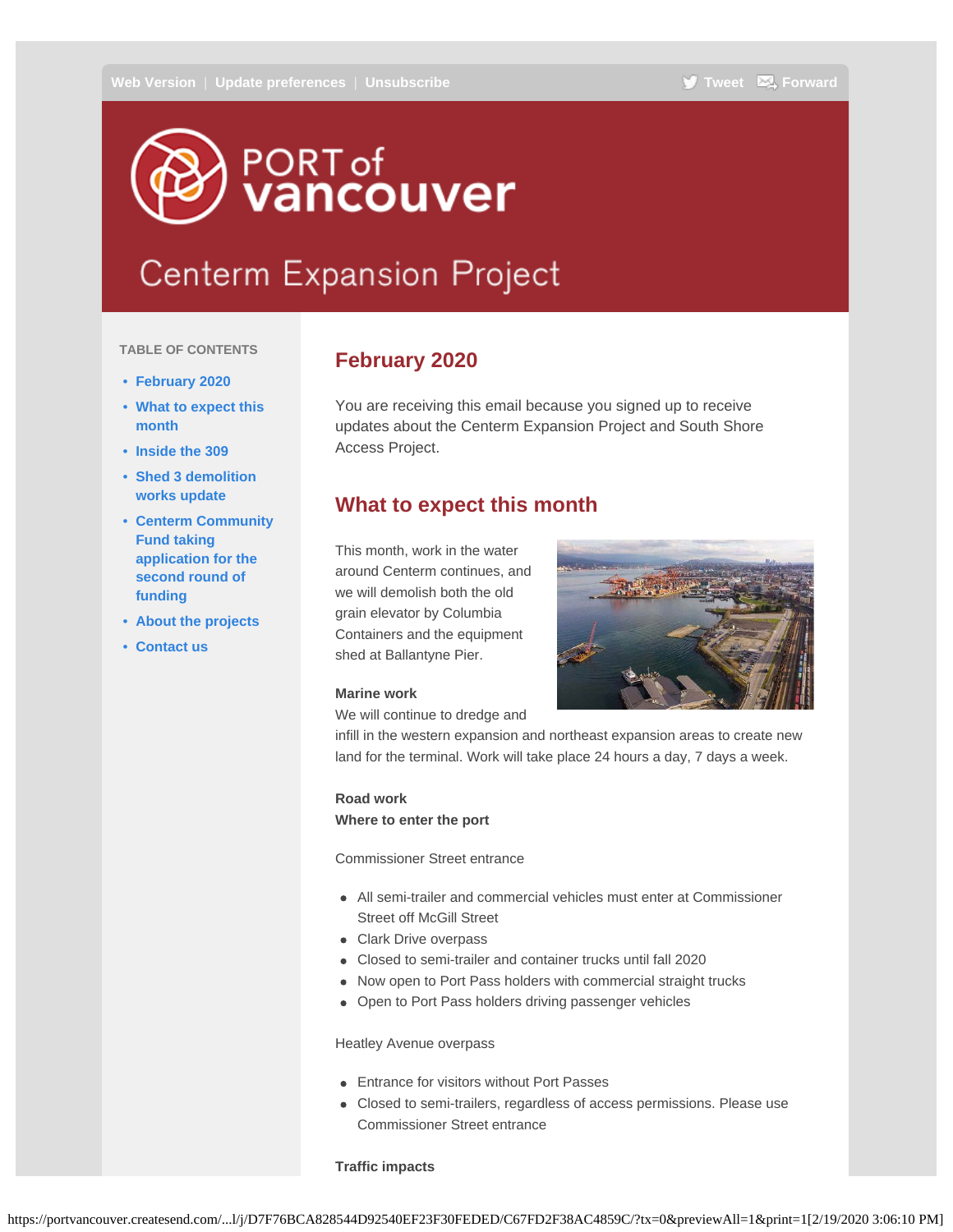- Periods of single-lane, alternating traffic will continue on port roads
- Monday, February 10 to Saturday, February 15: single-lane, alternating traffic on Commissioner Street at Columbia Containers
- Sunday, February 16: full road closure on Commissioner Street at Columbia Containers

Keep up to date with all the traffic detours for the port and road closures by downloading the **[PortVan eHub app](https://portvancouver.createsend1.com/t/j-l-chyjkhk-l-b/)**.

# **Inside the 309**

Last month, one of the largest dredging boats in the Fraser River Pile and Dredge (FRPD) fleet arrived at Centerm. Here's an inside look at the inner workings of the FRPD 309 dredging vessel (known as the "309").

Built in Holland in 1983, the 309 worked on large-scale projects in Nigeria and Brazil before coming to Vancouver.

This "trailing suction hopper dredge" can be used for both dredging and infilling work. It is 124 metres long and 19 metres wide. It has two main engines, three generators, and an engine for each dredge pump. It can carry up to 3,000 cubic metres of sand per load. Depending on how its load is being removed, it can take either an hour to pump out the material, or just 15 minutes to release it by opening doors at the bottom of the vessel.

The steel structure at the back of the boat, called a "drag head", is connected to a suction pump and dragged along the seabed. Sand, mud and other materials are "vacuumed" into the hull, then disposed of or reused. As with other dredging that we've done, we removed sea life before beginning.

#### **Fun fact**

The 309 takes up to 10 hours to refuel, and can be out on the water for up to two weeks at a time.







*Pictured: Inside the bridge of the vessel, also known as the command center.*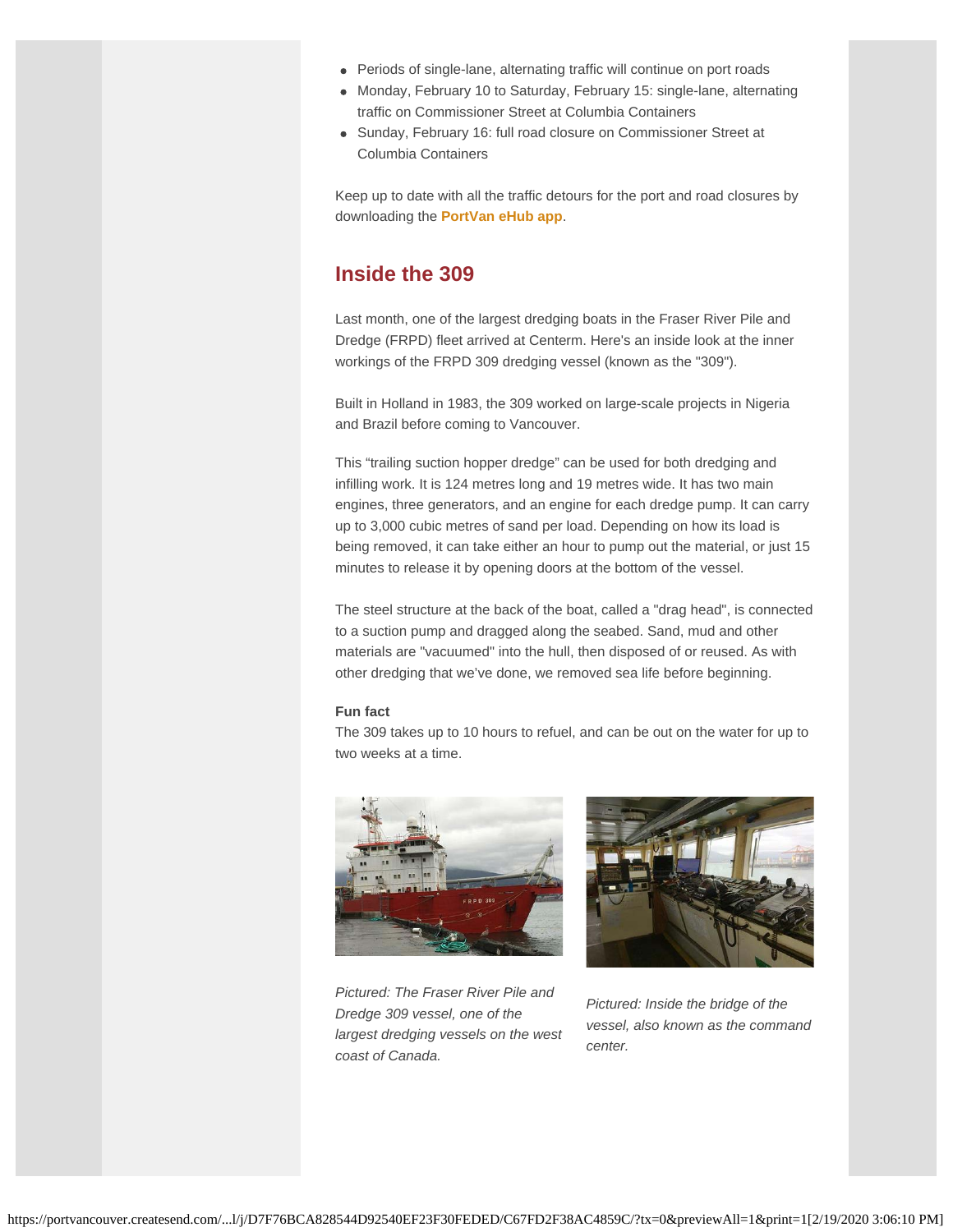



*Pictured: One of the two 3.5 metres drag heads on the 309. These are connected to the dredging arms.*

*Pictured: The right dredging arm connected to a suction pump aboard the 309. The arm extends outwards and down to the seabed to suction up materials such as sand and mud.*

# **Shed 3 demolition works update**

The demolition of the large equipment shed at Ballantyne Pier, known as "Shed 3", is underway this month. Work is progressing well and we have almost taken down the east breezeway of the structure. We anticipate completing the demolition by the end February.



*Pictured: An excavator with a snipping attachment taking down Shed 3.*

Demolishing a steel structure is an impressive process. To take down Shed 3, we need to destroy and remove various structural components. To accomplish this, we are using an excavator equipped with a mounted snipping attachment that is able to cut through the existing structural steel beams. One member of the project team describes this as "snapping a twig in two pieces"!

# **Centerm Community Fund taking application for the second round of funding**

The second application intake period for the Centerm Community Fund opened in January.

Organizations in the Downtown Eastside, Strathcona, Hastings-Sunrise, and Grandview-Woodlands are invited to apply.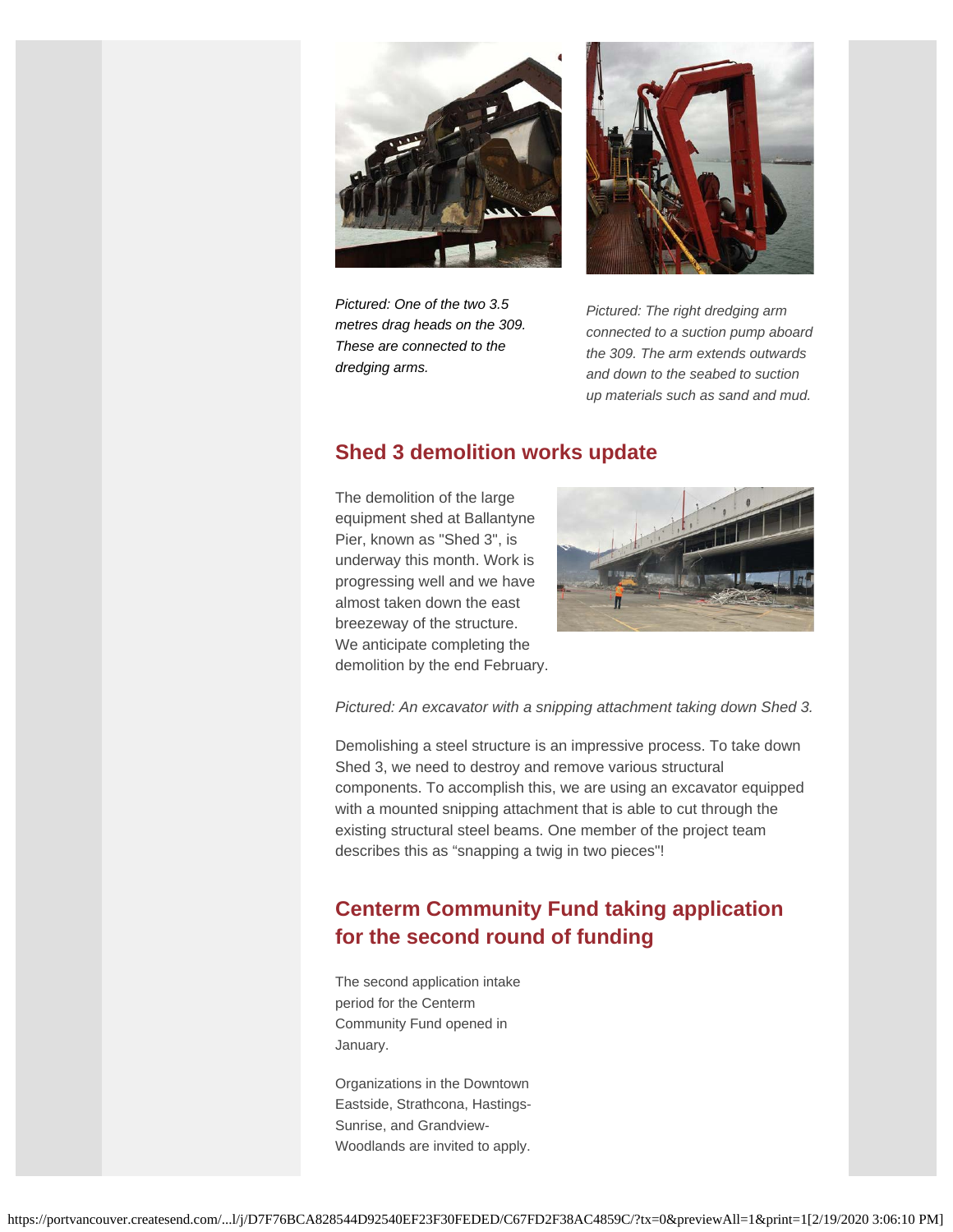

Applications can be submitted until April 3, 2020, and must be received during the intake period to be considered.

#### **[Learn more and apply](https://portvancouver.createsend1.com/t/j-l-chyjkhk-l-n/)**

The fund is a subset of an overall \$2 million donation made as part of the Centerm Expansion Project. **[For more information see the news release](https://portvancouver.createsend1.com/t/j-l-chyjkhk-l-p/) [issued in July 2019.](https://portvancouver.createsend1.com/t/j-l-chyjkhk-l-p/)**

Want to promote the opportunity in your community? **[Download the poster.](https://portvancouver.createsend1.com/t/j-l-chyjkhk-l-x/)**

# **About the projects**

The port authority is building the Centerm Expansion Project and South Shore Access Project to help meet anticipated near-term demand for containers shipped through the Port of Vancouver. The project includes a new overpass for Centennial Road, making Waterfront Road a continuous road along the South Shore, and a reconfiguration and expansion of the Centerm terminal.

The projects, delivered by Centennial Expansion Partners (CXP), are set to be complete by the end of 2021.

> Interested in seeing the full construction schedule? **[Download the construction activities and timelines PDF](https://portvancouver.createsend1.com/t/j-l-chyjkhk-l-m/)**





*Centerm: Current view Centerm: Rendering of view following construction completion*

# **Contact us**

If you have not already done so, please sign up to receive regular updates of these projects. You can subscribe **[here.](https://portvancouver.createsend1.com/t/j-l-chyjkhk-l-c/)**

Website: **[www.portvancouver.com/centerm-expansion](https://portvancouver.createsend1.com/t/j-l-chyjkhk-l-w/)**